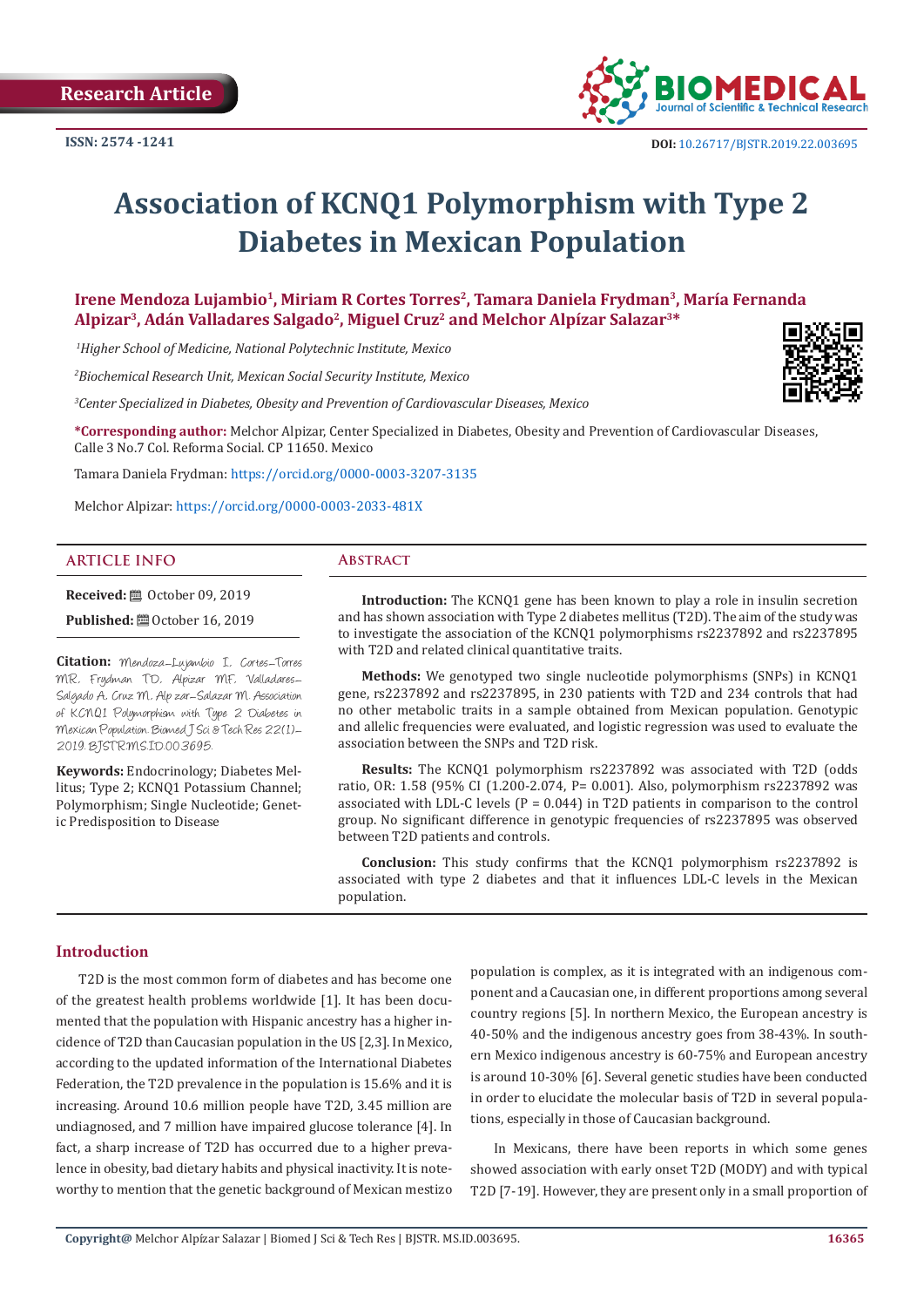the families under study. For this reason, there is a need to search and analyze more genes that can explain the genetic basis of T2D in the Mexican population. Several reports have been published concerning the finding of KCNQ1 as a new T2D susceptibility gene. KCNQ1 encodes for a voltage-gated potassium channel expressed in pancreatic beta cells and some of its variants have been related to a decreased insulin secretion. KCNQ1 expression has also been found in cardiac muscle, intestine, and kidney. There is association of several KCNQ1 SNPs in populations in Japan, Singapore, Denmark, China, Korea, Germany, Malasya, Sweden, Finland and even Mexico [20-29]. However, in Mexican population, no analysis was made of the KCNQ1 polymorphisms with the anthropological and biochemical traits in T2D patients. Additionally, polymorphisms in this gene have been associated to gestational diabetes (GD) in China and Korea [30-32]. Our group performed some GWAS studies in populations from Starr County, Texas, and Mexico City and reported the association of several genes to T2D in these populations, including KCNQ1 gene [33-35]. In this study we analyzed if the KCNQ1 SNPs rs2237892 and rs2237895 are associated with the susceptibility to develop T2D and with the metabolic traits related to T2D in a Mexican population.

# **Materials and Methods**

#### **Subjects**

The study included 230 unrelated Mexican-Mestizo patients with Type 2 diabetes mellitus attending the National Health Center XXI Century of IMSS in Mexico City, ranging from 30-75 years of age, according to the American Diabetes Association criteria (ADA) [36]. To reduce the probability of including control individuals who may develop T2D in later life, a group of 234 unrelated subjects without Type 2 diabetes mellitus, with no family history of diabetes and between the ages of 35–65 years made up the control group. Absence of T2D was defined as no medical history of T2D and fasting glucose levels ≤100 mg/dl. Only individuals born in Mexico whose parents and grandparents identified themselves as Mexican-Mestizos were included. The project was approved by the Ethics Committee of the National Health Center IMSS. All participants signed an informed consent before their inclusion in the study. A complete physical examination and clinical file was compiled from every participant. Weight was measured with a standardized BAME scale, model 420 and height was obtained with a standardized stadiometer in all participants.

Waist perimeter (WP) was measured in the middle point between the iliac crest and the lower rib with a flexible measure tape. Body mass index (BMI) was calculated as kilograms per meters squared. Blood pressure (BP) was measured in the right arm by the same research nurse, after sitting for at least 5 minutes, using a standard aneroid sphygmomanometer (American Diagnostic Corp.). The Korotkoff sound V was taken as the diastolic BP. Three measurements were performed within 5 min intervals and the definite value was the average of the second

and third. Blood samples were taken from all individuals after fasting for 12 hours in order to determine fasting glucose, total cholesterol, HDL, LDL and triglycerides with a ILab 320 equipment (Instrumentation Laboratory SpA, Spain). Insulin was measured by chemoluminiscence with a Immulite 2000 equipment (Euro/DPC, Llanberis, UK). Insulin resistance was calculated using HOMA-IR, as insulin (UI/l) x fasting glucose (mg/dl)/22.5.

# **DNA Extraction**

Using peripheral blood samples from patients and controls, genomic DNA extraction was performed with the commercial kit QIAamp®DNA (QIAamp DNA Blood Midi/ Kit, Qiagen, Germany) according to the manufacturer´s instructions. Purity of the samples was evaluated by spectrophotometry and the DNA integrity in electrophoresis in agarose gels at 0.8%.

# **SNP Genotyping**

Two SNPs in the KCNQ1 gene previously reported to be associated with T2D in several populations (rs2237892 and rs2237895) were genotyped by using Taqman probes (Applied Biosystems, Carlsbad, CA, USA) for the two SNPs. Allelic discrimination was done using the fluorogenic Taqman assay, analyzed with an automated Applied Biosystems 7900 HT Real Time equipment (Applied Biosystems, Carlsbad, CA, USA). All assays were performed in duplicate and were analyzed and determined by graphic visualization using the Sequencing Detection System (SD 1.1.1., Applied Biosystems). The concordance between duplicate genotypes was greater than 90% and for quality control a call rate of 0.99 for cases and controls was used.

#### **Statistical Analysis**

Data between cases and controls was compared using chi square or Student t test for categorical and continuous variables, respectively. Hardy Weinberg equilibrium was assessed for each SNP. We evaluated the additive model for the rs2237892 and the dominant model for the rs2237895. A bivariate logistic regression was performed to calculate OR (Odds ratio) with their respective 95% CI for each one of the possible genotypic variants. The reference variant was the homozygous of the most common variant. A multivariate analysis was included to determine potential predictors of T2D risk (age, BMI and sex). In all cases, a value of p <0.05 was considered to set the statistical significance. All analyses were done using the version 11 SPSS for Windows.

#### **Results**

464 individuals were analyzed in this study, divided in 234 controls and 230 patients with T2D. The anthropometric and biochemical characteristics of the study population are described in Table 1. Significant differences were observed between cases and controls for the variables concerning BMI, waist perimeter, systolic and diastolic blood pressure, fasting glucose, triglycerides, HDL and LDL cholesterol, insulin and HOMA IR. Table 2 shows a descriptive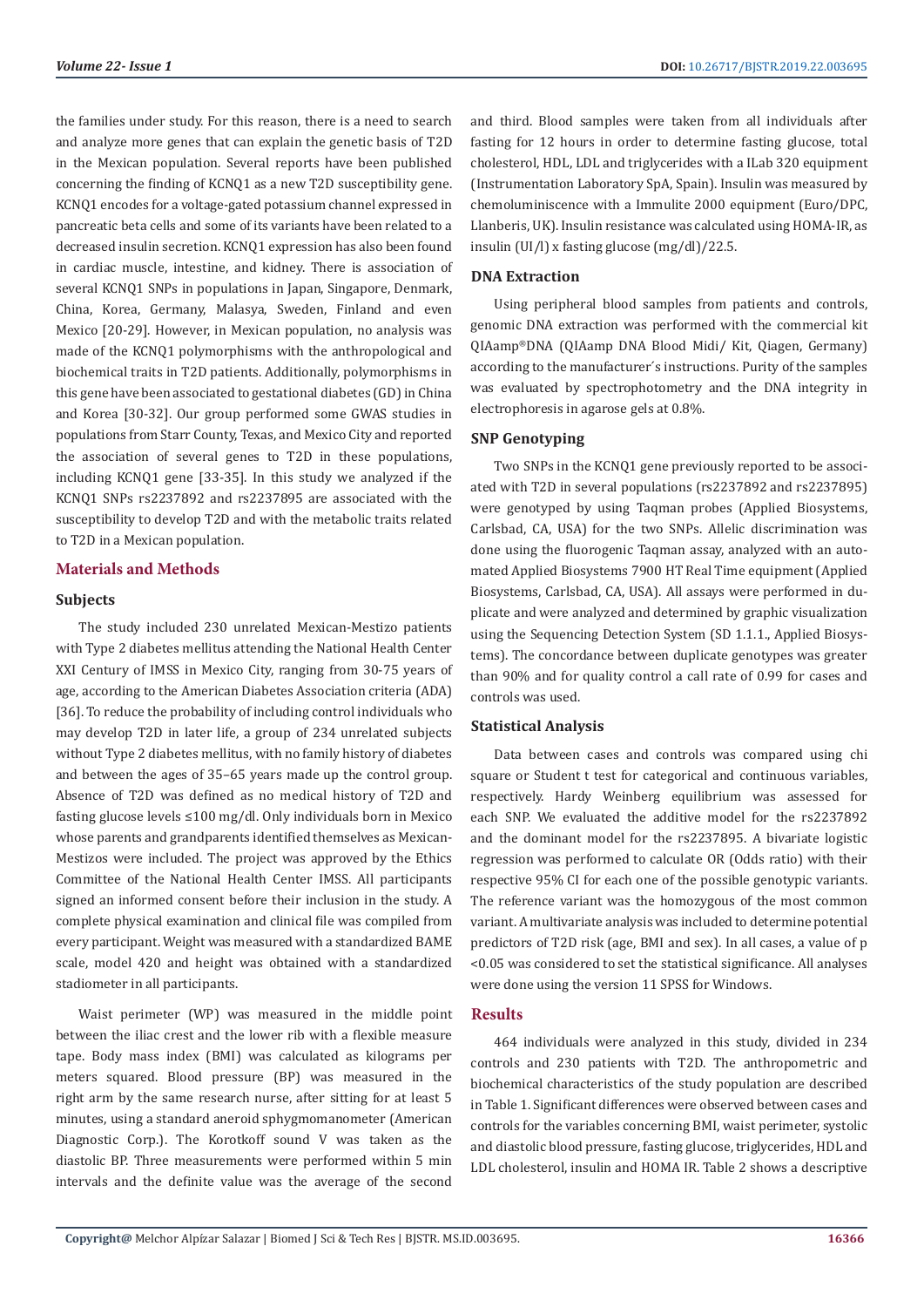analysis of the SNPs in the study, including genotypic frequencies, risk allele frequency (RAF) and Hardy Weinberg equilibrium in control individuals and patients. A greater frequency of the CC allele was observed between cases (66%) than controls (45%), although, the values turned out to be not significantly different. We did not find significant deviations from Hardy Weinberg equilibrium among controls in any of the genotyped SNPs. There were no significant differences of the genotype frequencies between the T2D group and control group without T2D or among the RAFs in these Mexican populations in comparison to the international data reported to date. In contrast, the RAF for rs2237892 in T2D patients (0.77) was significantly different to that of the control group (p= 0.001). However, the RAF in our Mexican population from both SNPs (rs2237892 and rs2237895) is slightly different when compared to RAFs reported in other populations, which shows the genetic distinctive feature of Mexican mestizos. Compared to controls, we found association between the rs2237892 polymorphism and T2D with an OR of 1.58 for the dominant model (95% CI 1.200- 2.074) estimated through conditional logistic regression (Table 2). Additionally, metabolic traits were evaluated with both SNPs and rs2237892 showed a significant association with LDL-C increase (p= 0.044) through the additive model (Table 3). There were no associations of the rs2237895 with the metabolic traits analyzed.

| <b>Characteristics</b>                          | T2D <sub>(230)</sub> | Controls (234) | <i>p</i> value |
|-------------------------------------------------|----------------------|----------------|----------------|
| Age $(y)$ <sup>a</sup>                          | 58(10)               | 44 (7)         | < 0.0001       |
| Sex $(\% )$                                     |                      |                |                |
| Male                                            | 66                   | 73             |                |
| Female                                          | 34                   | 27             |                |
| BMI $(kg/m2)a$                                  | 29(4)                | 26.1(2.7)      | < 0.0001       |
| Waist perimeter (cm)                            | $96.8 \pm 10.4$      | $87.4 \pm 7.7$ | < 0.0001       |
| Systolic blood pressure<br>(mmHg) <sup>a</sup>  | 120 (17)             | 113 (8)        | < 0.0001       |
| Diastolic blood pressure<br>(mmHg) <sup>a</sup> | 76 (8)               | 70(7)          | < 0.0001       |
| Fasting glucose (mg/dl) <sup>a</sup>            | 175 (80)             | 86(8)          | < 0.0001       |
| Triglycerides (mg/dl) <sup>a</sup>              | 232 (177)            | 105 (26)       | < 0.0001       |
| HDL-Cholesterol (mg/dl) <sup>a</sup>            | 50(14)               | 55 (13)        | < 0.0001       |
| LDL-Cholesterol $(mg/dl)^a$                     | 143 (35)             | 128 (31)       | < 0.0001       |
| Fasting Insulin <sup>a</sup>                    | 12.6(7.3)            | 7.1(3.8)       | < 0.0001       |
| HOMA-IR <sup>a</sup>                            | 5.36(3.8)            | 1.50(0.85)     | < 0.0001       |

Note: Data reported in mean and standard deviation.

**Table 2:** Allelic and genotypic frequencies, Hardy-Weinberg equilibrium and association of KCNQ1 SNPs with Type 2 Diabetes in patients. (conditional logistic regression corrected by BMI, age and gender).

| Genotypic frequency (%) |                | Allelic frequency (%) |       | <b>HWE P Value</b> | OR (95% IC)         | <i>p</i> value      |       |  |
|-------------------------|----------------|-----------------------|-------|--------------------|---------------------|---------------------|-------|--|
|                         | $T2D$ n= $230$ | Control $n = 230$     |       | $T2D$ n= $230$     | Control $n=230$     |                     |       |  |
| rs2237892               |                |                       |       |                    |                     | 1.578 (1.200-2-074) | 0.001 |  |
| cc                      | 66             | 45                    | $C^a$ | $77^{\&}$          | $67^{\&}$           | 0.76                |       |  |
| <b>CT</b>               | 23             | 44                    | T     | 23                 | 33                  |                     |       |  |
| <b>TT</b>               | 11             | 11                    |       |                    |                     |                     |       |  |
| rs2237895               |                |                       |       |                    | 1.167 (0.906-1.502) | 0.232               |       |  |
| AA                      | 26             | 28                    | A     | 49.5               | 53                  | 1.00                |       |  |
| AC                      | 47             | 50                    | Ca    | $50.5^{*}$         | 47 <sup>8</sup>     |                     |       |  |
| CC                      | 27             | 22                    |       |                    |                     |                     |       |  |

Note: HWE= Hardy-Weinberg Equilibrium with  $\chi$  2 test. a Risk allele. &= Risk allele frequency.

**Table 3:** Correlation analysis of metabolic traits with the genotypes of rs2237892 in T2D and control subjects.

| rs2237892 Phenotype | T2D CC (Frequency) | CT (Frequency)  | TT (Frequency)  | <i>p</i> value |
|---------------------|--------------------|-----------------|-----------------|----------------|
| BMI $(kg/m2)$       | $27.7 \pm 4.1$     | $27.5 \pm 3.6$  | $27.0 \pm 3.6$  | 0.256          |
| Waist (cm)          | 92.4 10.8          | $91.5 \pm 9.9$  | $90.9 \pm 8.7$  | 0.388          |
| SBP (mmHg)          | $116 \pm 14$       | $116 \pm 13$    | $115 \pm 12$    | 0.587          |
| $DBP$ (mmHg)        | $73 \pm 8$         | $73 \pm 8$      | $73 \pm 8$      | 0.815          |
| FPG(mg/dl)          | $137 \pm 76$       | $119 \pm 67$    | $127 \pm 62$    | 0.731          |
| $FINS$ (mU/L)       | $10.1 \pm 6.5$     | $9.5 \pm 7.1$   | $9.62 \pm 4.63$ | 0.691          |
| HOMA-IR             | $3.69 \pm 3.54$    | $3.05 \pm 3.15$ | $3.68 \pm 3.32$ | 0.650          |
| TG (mmol/L)         | $173 \pm 145$      | $155 \pm 135$   | $186 \pm 150$   | 0.359          |
| $TC$ (mmol/L)       | $216 \pm 53$       | $211 \pm 54$    | $205 \pm 55$    | 0.257          |
| $HDL-C$ (mmol/L)    | $53 \pm 14$        | $52 \pm 13$     | $50 \pm 12$     | 0.119          |
| $LDL-C (mmol/L)$    | $137 \pm 33$       | $136 \pm 35$    | $126 \pm 35$    | $0.044*$       |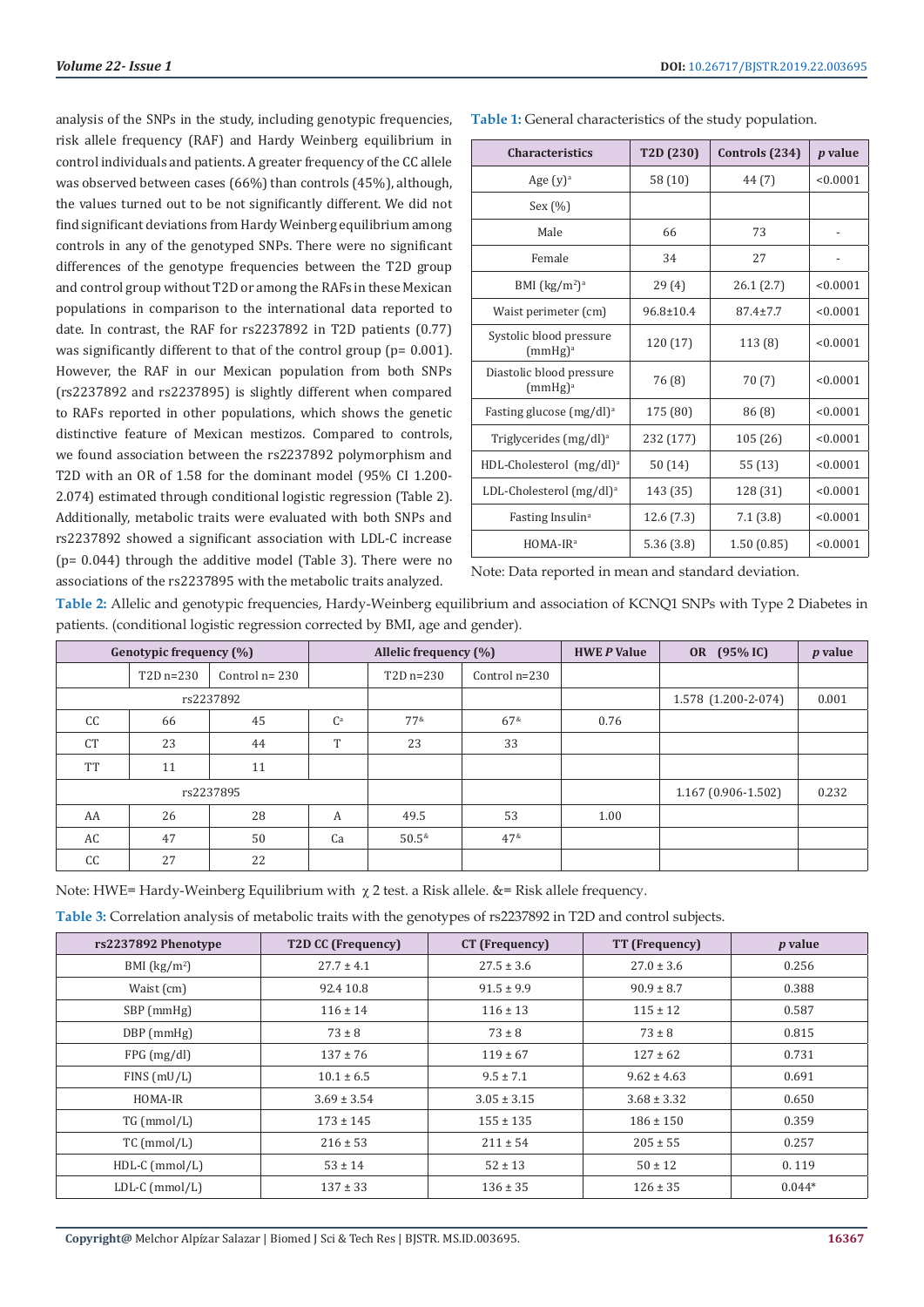Note: BMI: body mass index; SBP: systolic blood pressure; DBP: diastolic blood pressure; FPG: fasting plasma glucose; FINS: fasting insulin; HOMA-IR: homeostatic model assessment; TG: triglycerides; TC: total cholesterol; HDL-C: high density lipoprotein cholesterol; LDL-C: low density lipoprotein cholesterol.

\* Statically significant.

# **Discussion**

The molecular mechanism in which the KCNQ1 channel is related to the pathogenesis of T2D has not been fully elucidated. However, this channel has been localized in pancreatic islets and the selective blockade of this  $K^*$  channel stimulates insulin secretion [37]. Association of the KCNQ1 gene to susceptibility to develop T2D has been reported in several GWAS studies. In fact, the two KCNQ1 SNPs analyzed in the present work (rs2237892 and rs2237895) have been found to be associated with T2D in several Asian [20-26] and European populations. These polymorphisms have also been associated to gestational diabetes (GD) in Asian populations [32,36,37]. Additionally, some KCNQ1 allelic variants (rs2237892 and rs2237895 inclusive) have associations to decreased insulin secretion, increased fasting plasma glucose and reduction of function of the beta pancreatic cells [24-31]. In this study, we observed a 0.77 RAF (C) for rs2237892 in T2D patients, which was significantly different in comparison to that in the control group (p= 0.001). Concerning the rs2237892 RAF, our Mexican population rendered the second highest value (0.95), only below that of Asian-Indians and European.

Also, we found the association of the rs2237892 SNP to T2D (OR= 1.58, p=0.001) in Mexican population through the additive model. This is interesting, as this is the highest OR score reported for this polymorphism in relation to T2D, as other OR scores range from 1.53 in China to 1.14 in several countries as Sweden, Finland, Japan, Asian and European. The OR score obtained with this Mexican population is even higher than the most recently reported for Mexican mestizo (OR= 1.37, p=0.001) [19]. This latter value was obtained using the additive model with adjustments for ancestry. The OR without ancestry adjustment in this population was weaker (OR= 1.18, p=0.062). Reasons for the differences among the OR values in the previous report and the one obtained in this study could be the inclusion criteria for the selection of T2D patients, whereas the study by Gamboa-Melendez included individuals with early onset of diabetes, as well as obese and non-obese T2D patients; in our study, all patients were confirmed for typical adult onset T2D, were non hypertensive, obese or with overweight (BMI= 29±4).

Also, the subjects in the control group were included in the study only after they were confirmed for not having any of the metabolic traits that are considered to be diagnostic for metabolic syndrome or T2D. According to this, our data confirms the previous reported association of the SNP to T2D. We further analyzed the association that these genetic variants could have with metabolic traits. The rs2237892 polymorphism was found to be associated to

increased levels of L-HDL (p= 0.044) in T2D patients in comparison to controls (Table 2). In this case, a multivariated adjusted additive model was employed. There are only two previous reports on the analysis of KCNQ1 polymorphisms in relation to lipid parameters. van Vliet-Ostaptchouk et al. describes the association of the risk C-allele of rs2237892 with higher LDL-C and total cholesterol levels in T2D patients (P= 0.015 and 0.003, respectively Chen Z et al. [30] reports the association of the genotypes CC at KCN01 polymorphisms rs2283228 and TT at rs2237892 with higher levels of TG (P= 0.007 and 0.026, respectively) in coronary artery disease (CAD) [37].

Also, subjects with the CC genotype at rs2283228 had lower levels of HDL-C ( $P = 0.052$ ). In this case, our results agree with those reported by vanVliet-Ostapchouk regarding LDL-C, although we did not see higher values of cholesterol associated with the SNPS we studied. Concerning the results by Chen Z, they are different from the values of TG and HDL-C, we observed; however, they studied patients with CAD and excluded patients with diabetes and metabolic syndrome. Even though CAD and T2D are different disorders, we realize that KCNQ1 polymorphisms show association with disturbances in lipid parameters. It is also important to remark that individuals in the control group were included in the study group only if they had normal values of BMI, blood pressure and all metabolic traits studied. This condition stresses the importance of the results obtained in this work. For rs2237895, no association with T2D was found (OR= 0.887, p=0.341). Nevertheless, this SNP RAF in Mexicans happened to be the highest of all (0.50), when compared to those reported in several other populations [31-38].

It is worth mentioning, that in other populations different KCNQ1 genotypes were associated with a reduction in insulin secretion, nonetheless, we did not find such association with fasting insulin levels. In conclusion, our data reveals the association of rs2237892 to T2D in a Mexican population, which confirms the association of some KCNQ1 genetic variants to the T2D susceptibility already reported in other populations in the world. This constitutes the first report concerning the KCNQ1 gene in Mexican mestizos and even in any Hispanic population. This is very relevant, as T2D is extremely frequent in Mexico, where the general frequency of T2D is 9.2%, although it can be as high as 19.2% in the age group of 50-59-yearolds and 25% in 60-79-year-olds. These high frequencies denote the high susceptibility that Mexicans have towards T2D, from which the genetic component should have an important role. In general, the risk allele frequencies of both rs2237892 and rs2237895 are among the highest of all RAFs reported in other populations that range from Caucasian from Europe as well as several Asian ones. It is worth mentioning that Mexican mestizos arose from the mixture from Amerindian and Caucasian in varying proportions. To be able to have a better understanding of these SNPs RAFs nature, confirmation of the association between these alleles in indigenous Mexican populations is yet to be obtained.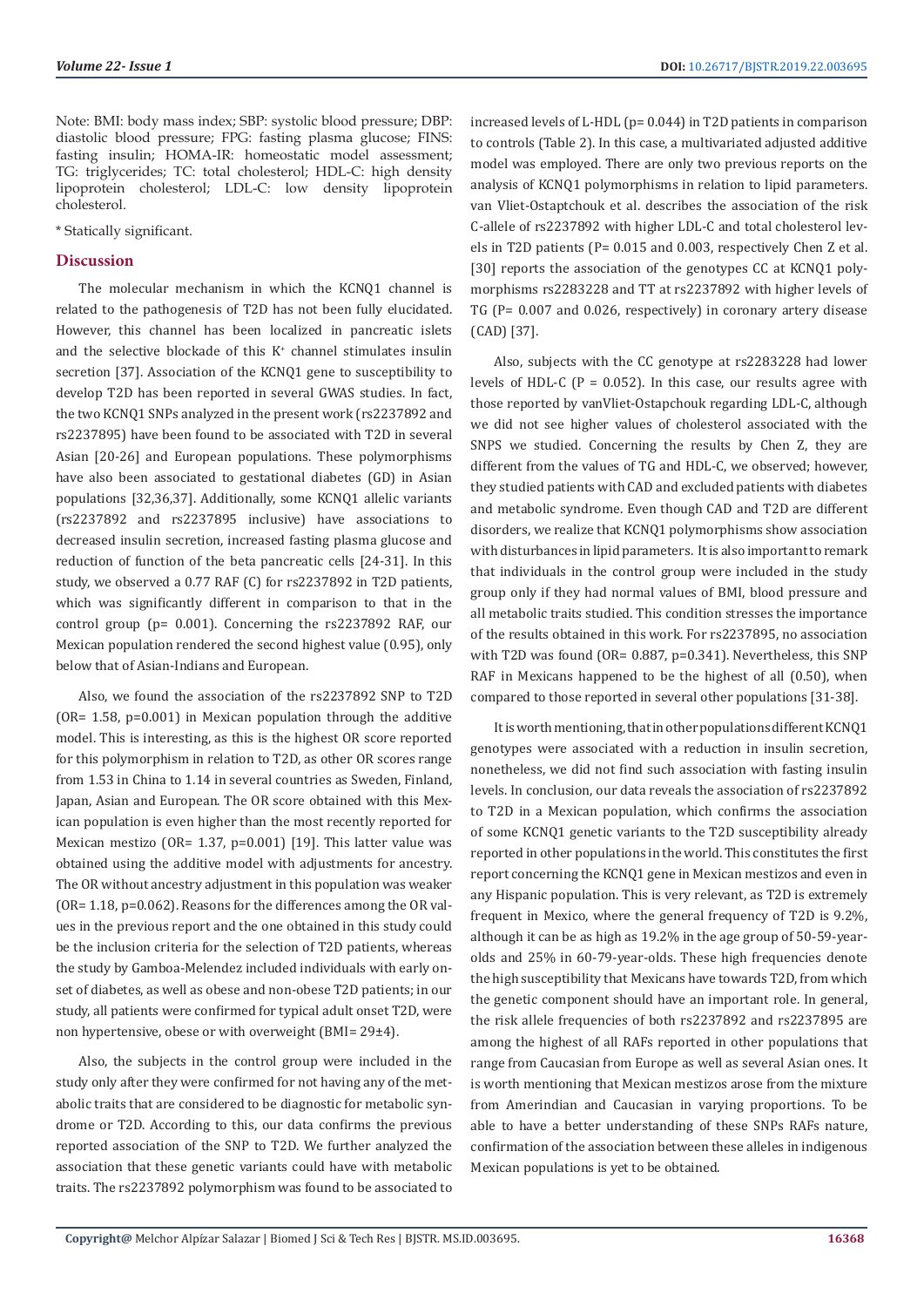# **Acknowledgement**

This work was supported by the National Polytechnic Institute for the performance of the studies mentioned in the article as well as by CEDOPEC. The authors declare no conflict of interest.

#### **References**

- 1. (2011) Centers for Disease Control and Prevention. National diabetes fact sheet: national estimates and general information on diabetes and prediabetes in the United States, 2011. Atlanta, GA: U.S. Department of Health and Human Services, Centers for Disease Control and Prevention.
- 2. Harris MI, Flegal KM, Cowie CC, Eberhardt MS, Goldstein DE, et al. (1998) Prevalence of diabetes, impaired fasting glucose, and impaired glucose tolerance in U.S. adults: The Third National Health and Nutrition Examination Survey, 1988-1994. Diabetes Care 21(4): 518-524.
- 3. Harris MI (1998) Diabetes in America: epidemiology and scope of the problem. Diabetes Care 21(3):C11-4.
- (2011) International Diabetes Federation. IDF Diabetes Atlas, 5th edn. Brussels, Belgium: International Diabetes Federation.
- 5. Barquera Cervera S, Rivera Dommarco J, Campos Nonato I, Hernández Barrera L, Santos Burgoa Zarnecki C, et al. (2010) Acuerdo Nacional para la Salud Alimentaria. Estrategia contra el sobrepeso y la Obesidad. Secretaria de Salud.
- 6. Rangel Villalobos H, Muñoz Valle JF, González Martín A, Gorostiza A, Magaña MT, et al. (2008) Genetic admixture, relatedness, and structure patterns among Mexican populations revealed by the Y-chromosome. Am. J. Phys. Anthropol 135: 448-461.
- 7. Domínguez López A, Miliar García A, Segura Kato YX, Riba L, Esparza López R, Ramírez Jiménez S, et al. (2005) Mutations in MODY genes are not common cause of early-onset type 2 diabetes in Mexican families. JOP 6(3): 238-245.
- 8. Villarreal Molina MT, Flores Dorantes MT, Arellano Campos O, Villalobos Comparan M, Rodríguez Cruz M, et al. (2008) Association of the ATPbinding cassette transporter A1 R230C variant with early-onset type 2 diabetes in a Mexican population. Metabolic Study Group Diabetes 57(2): 509-513.
- 9. Menjívar M, Granados Silvestre MA, Montúfar Robles I, Herrera M, Tusié Luna MT, et al. (2008) High frequency of T130I mutation of HNF4A gene in Mexican patients with early-onset type 2 diabetes. Clin. Genet 73(2): 185-187.
- 10. Cruz M, Montoya C, Gutiérrez M, Wacher NH, Kumate J, et al. (2002) Polimorfismos de genes relacionados con Diabetes tipo 2. Rev Med IMSS 40: 113-125.
- 11. Del Bosque Plata L, Aguilar Salinas CA, Tusié Luna MT, Ramírez Jiménez S, Rodríguez Torres M, et al. (2004) Association of the calpain-10 gene with type 2 diabetes mellitus in a Mexican population. Mol Genet Metab 81(2): 122-126.
- 12. Parra EJ, Cameron E, Simmonds L, Valladares A, McKeigue P, et al. (2007) Association of TCF7L2 polymorphisms with type 2 diabetes in Mexico City. Clin Genet 71(4): 359-366.
- 13. Burguete Garcia AI, Cruz Lopez M, Madrid Marina V, Lopez Ridaura R, Hernández Avila M, et al. (2010) Association of Gly972Arg polymorphism of IRS1 gene with type 2 diabetes mellitus in lean participants of a national health survey in Mexico: a candidate gene study. Metabolism 59(1): 38-45.
- 14. Cruz M, Valladares Salgado A, Garcia Mena J, Ross K, Edwards M, et al. (2010) Candidate gene association study conditioning on individual ancestry in patients with type 2 diabetes and metabolic syndrome from Mexico City. Diabetes Metab Res Rev 26(4): 261-270.
- 15. Martínez Gómez LE, Cruz M, Martínez Nava GA, Madrid Marina V, Parra E, et al. (2011) A replication study of the IRS1, CAPN10, TCF7L2, and PPARG gene polymorphisms associated with type 2 diabetes in two different populations of Mexico. Ann Hum Genet 75(5): 612-620.
- 16. Guzmán Flores JM, Muñoz Valle JF, Sánchez Corona J, Cobián JG, Medina Carrillo L, et al. (2011) Tumor necrosis factor-alpha gene promoter -308G/A and -238G/A polymorphisms in Mexican patients with type 2 diabetes mellitus. Dis Markers 30: 19-24.
- 17. Gutiérrez Vidal R, Rodríguez Trejo A, Canizales Quinteros S, Herrera Cornejo M, Granados Silvestre MA, et al. (2011) LOC387761 polymorphism is associated with type 2 diabetes in the Mexican population. Genet. Test Mol Biomarkers 15(1): 79-83.
- 18. Martínez Calleja A, Quiróz Vargas I, Parra Rojas I, Muñoz Valle JF, Leyva Vázquez MA, et al. (2012) Haplotypes in the CRP gene associated with increased BMI and levels of CRP in subjects with type 2 diabetes or obesity from Southwestern Mexico. Exp Diabetes Res 2012: 982683.
- 19. Gamboa Meléndez MA, Huerta Chagoya A, Moreno Macías H, Vázquez Cárdenas P, Ordóñez Sánchez ML, et al. (2012) Contribution of common genetic variation to the risk of type 2 diabetes in the Mexican Mestizo population. Diabetes 61(12): 3314-3321.
- 20. Unoki H, Takahashi A, Kawaguchi T, Hara K, Horikoshi M, et al. (2008) SNPs in KCNQ1 are associated with susceptibility to type 2 diabetes in East Asian and European populations. Nat. Genet 40(9): 1098-10102.
- 21. Yasuda K, Miyake K, Horikawa Y, Hara K, Osawa H, et al. (2008) Variants in KCNQ1 are associated with susceptibility to type 2 diabetes mellitus. Nat Genet 40(9): 1092-1097.
- 22. Lee YH, Kang ES, Kim SH, Han SJ, Kim CH, et al. (2008) Association between polymorphisms in SLC30A8, HHEX, CDKN2A/B, IGF2BP2, FTO, WFS1, CDKAL1, KCNQ1 and type 2 diabetes in the Korean population. J Hum Genet 53(11): 991-998.
- 23. Liu Y, Zhou DZ, Zhang D, Chen Z, Zhao T, et al. (2009) Variants in KCNQ1 are associated with susceptibility to type 2 diabetes in the population of mainland China. Diabetologia 52(7): 1315-1321.
- 24. Hu C, Wang C, Zhang R, Ma X, Wang J, et al. (2009) Variations in KCNQ1 are associated with type 2 diabetes and beta cell function in a Chinese population. Diabetologia 52(7): 1322-1325.
- 25. Qi Q, Li H, Loos RJ, Liu C, Wu Y, et al. (2009) Common variants in KCNQ1 are associated with type 2 diabetes and impaired fasting glucose in a Chinese Han population. Hum Mol Genet 18(18): 3508-3515.
- 26. Tan JT, Nurbaya S, Gardner D, Ye S, Tai ES, et al. (2009) Genetic variation in KCNQ1 associates with fasting glucose and beta-cell function: a study of 3734 subjects comprising three ethnicities living in Singapore. Diabetes 58(6): 1445-1449.
- 27. Holmkvist J, Banasik K, Andersen G, Unoki H, Jensen TS, et al. (2009) The Type 2 Diabetes Associated Minor Allele of rs2237895 KCNQ1 Associates with Reduced Insulin Release Following an Oral Glucose Load. PLoS ONE 4: 5872.
- 28. Jonsson A, Isomaa B, Tuomi T, Taneera J, Salehi A, et al. (2009) A variant in the KCNQ1 gene predicts future type 2 diabetes and mediates impaired insulin secretion. Diabetes 58(10): 2409-2413.
- 29. Müssig K, Staiger H, Machicao F, Kirchhoff K, Guthoff M, et al. (2009) Association of type 2 diabetes candidate polymorphisms in KCNQ1with incretin and insulin secretion. Diabetes 58(7): 1715-1720.
- 30. Van Vliet Ostaptchouk JV, van Haeften TW, Landman GW, Reiling E, Kleefstra N, et al. (2012) Common variants in the type 2 diabetes KCNQ1 gene are associated with impairments in insulin secretion during hyperglycaemic glucose clamp. PLoS ONE 7(3): e32148.
- 31. Boini KM, Graf D, Hennige AM, Koka S, Kempe DS, et al. (2009) Enhanced insulin sensitivity of gene targeted mice lacking functional KCNQ1. Am J Physiol Regul Integr Comp Physiol 296(6): 1695-1701.
- 32. Kwak SH, Kim TH, Cho YM, Choi SH, Jang HC, et al. (2010) Polymorphisms in KCNQ1 are associated with gestational diabetes in a Korean population. Horm Res Paediatr 74(5): 333-338.
- 33. Cruz M, Valladares Salgado A, Garcia Mena J, Ross K, Edwards M, et al. (2010) Candidate gene association study conditioning on individual ancestry in patients with type 2 diabetes and metabolic syndrome from Mexico City. Diabetes Metab Res Rev 26(4): 261-270.